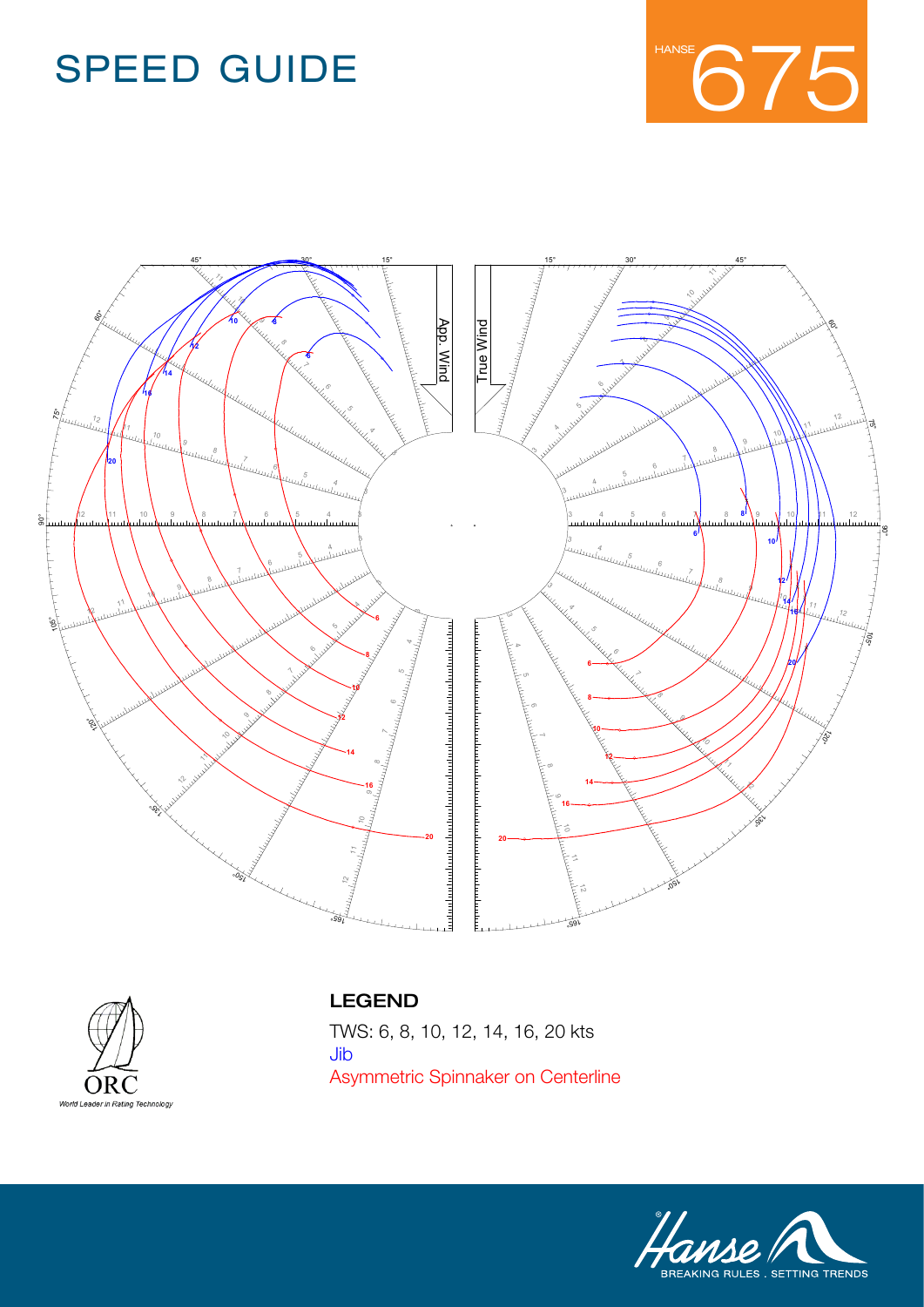





#### LEGEND

Name **Standartkeel-Reacher** Jib  $\overline{\mathbf{C}}$ **Asymmetric Spinnaker on Centerline** Asymmetric Spinnaker on CenterlineTWS: 6 kts

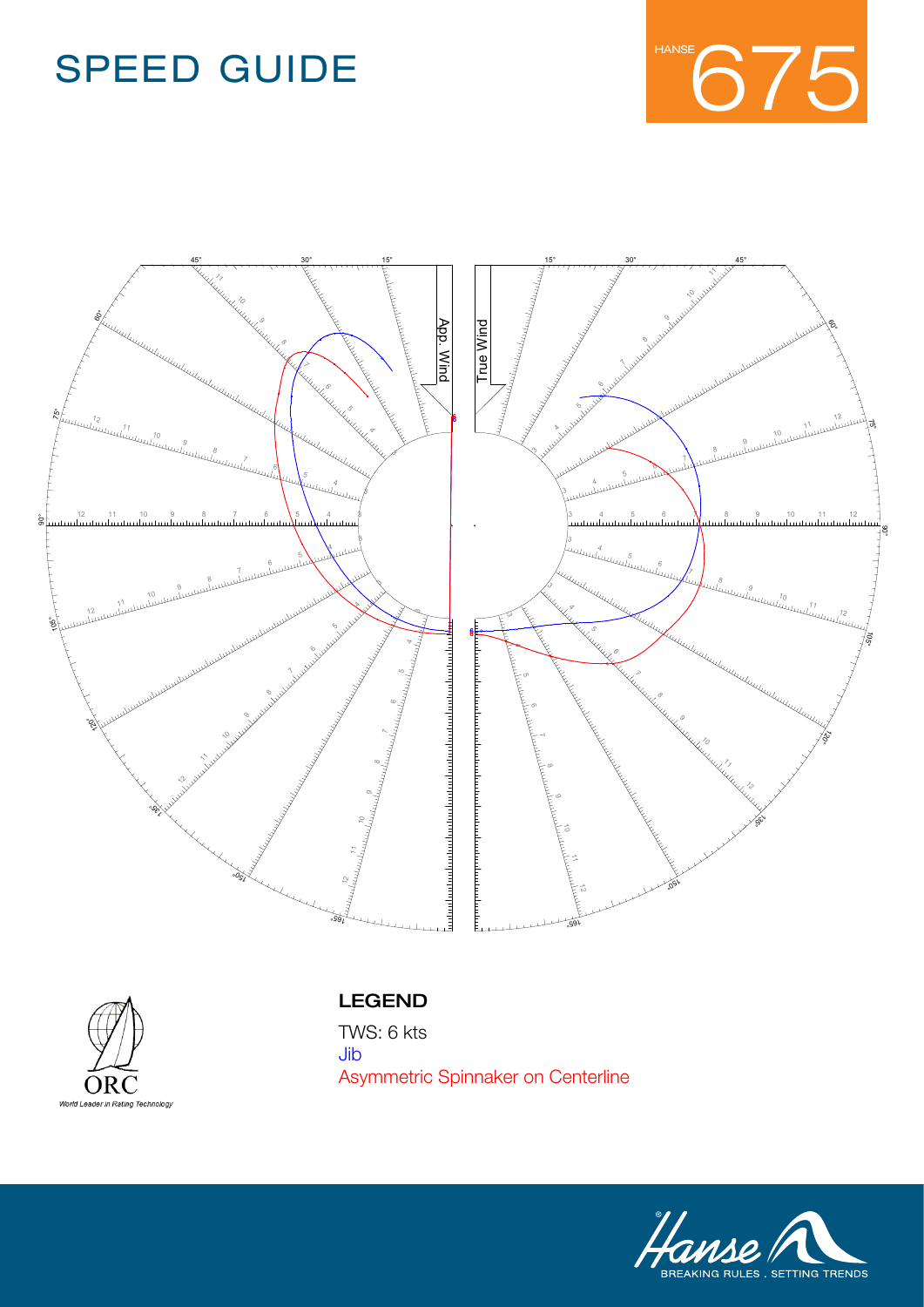





#### LEGEND

Name **Standartkeel-Reacher** Jib  $\overline{\mathbf{C}}$ **Asymmetric Spinnaker on Centerline** Asymmetric Spinnaker on CenterlineTWS: 8 kts

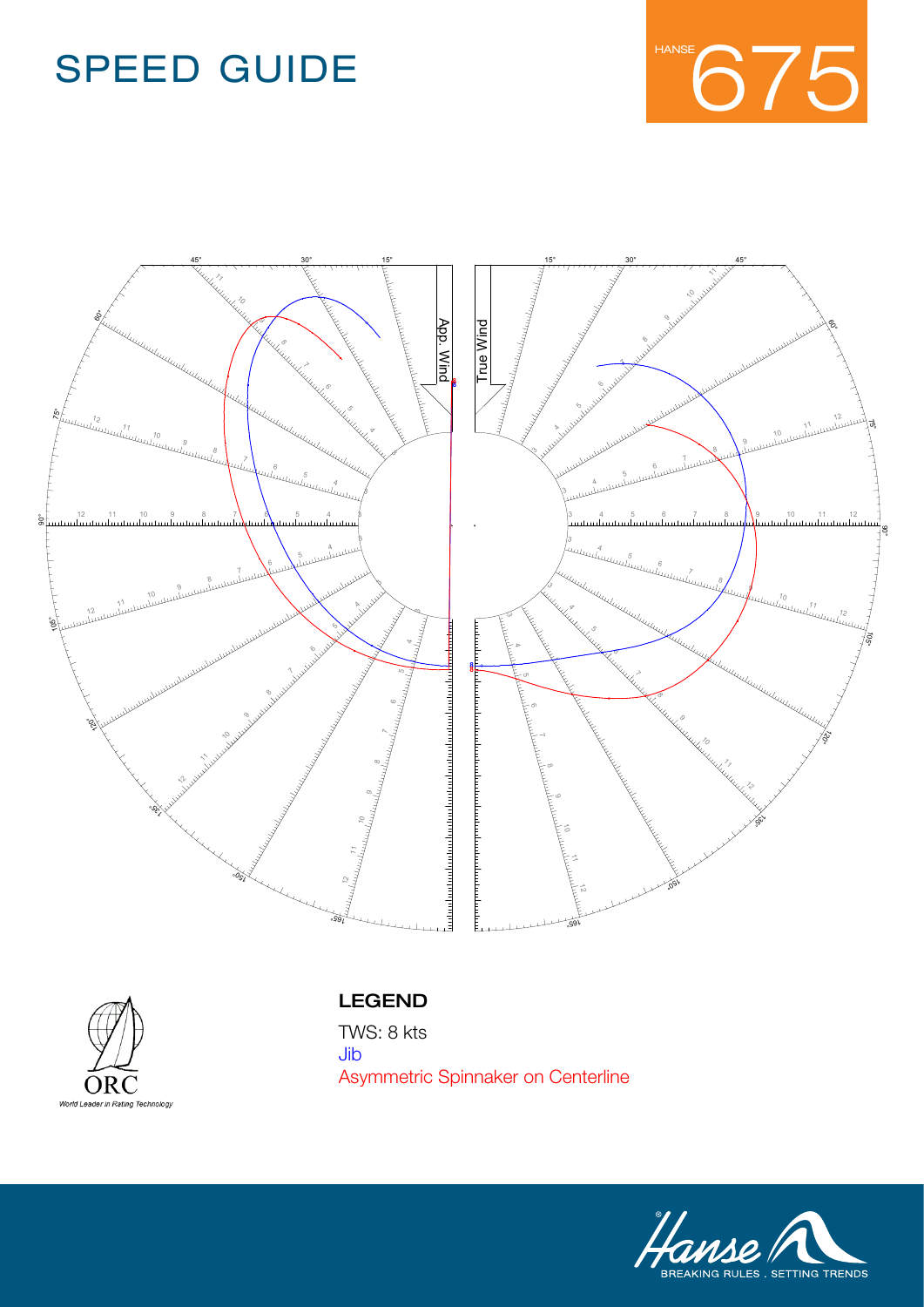





#### LEGEND

Name **Standartkeel-Reacher** Jib  $\overline{\mathbf{C}}$ **Asymmetric Spinnaker on Centerline** Asymmetric Spinnaker on CenterlineTWS: 10 kts

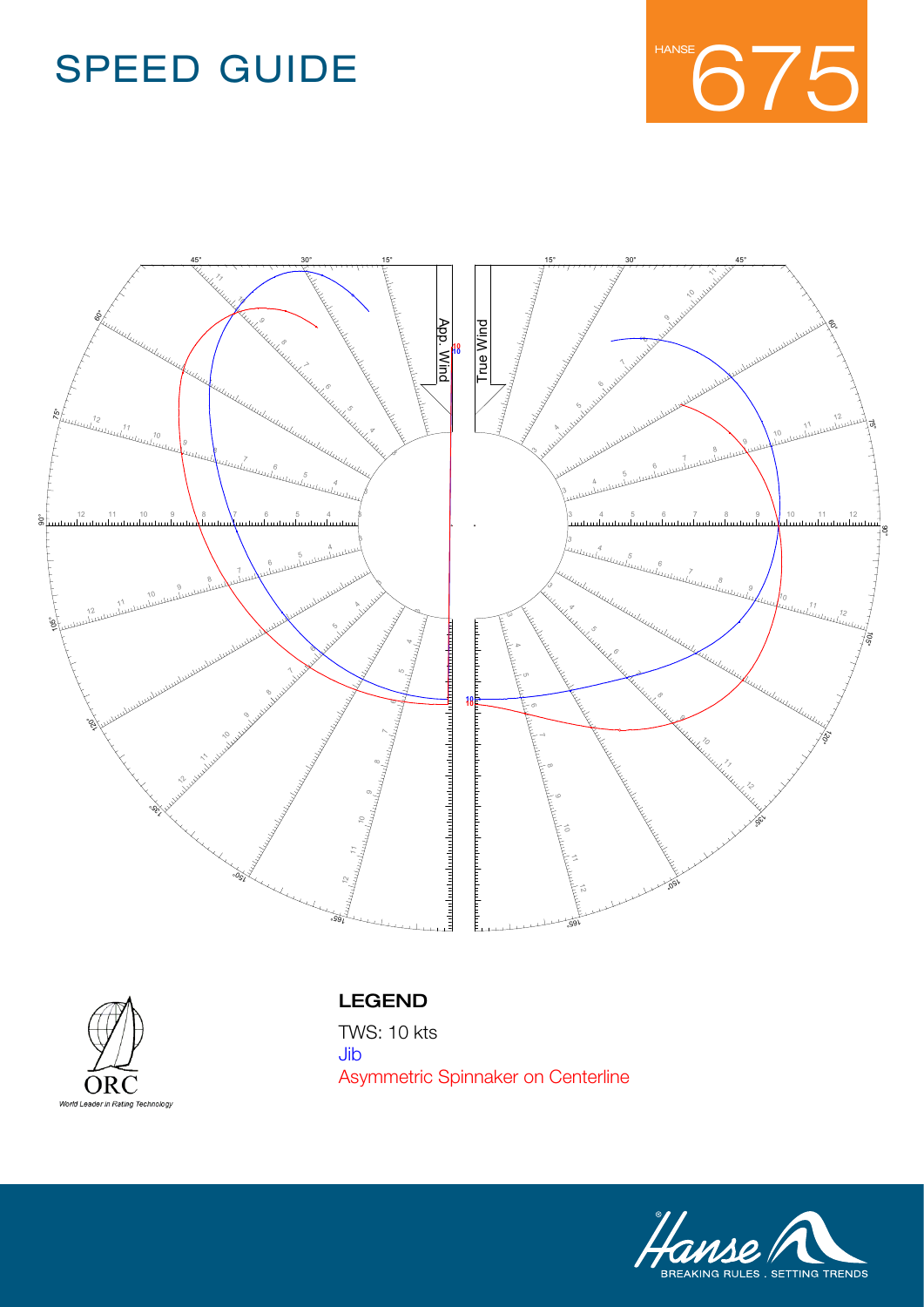





#### LEGEND

Name **Standartkeel-Reacher** Jib  $\overline{\mathbf{C}}$ **Asymmetric Spinnaker on Centerline** Asymmetric Spinnaker on CenterlineTWS: 12 kts

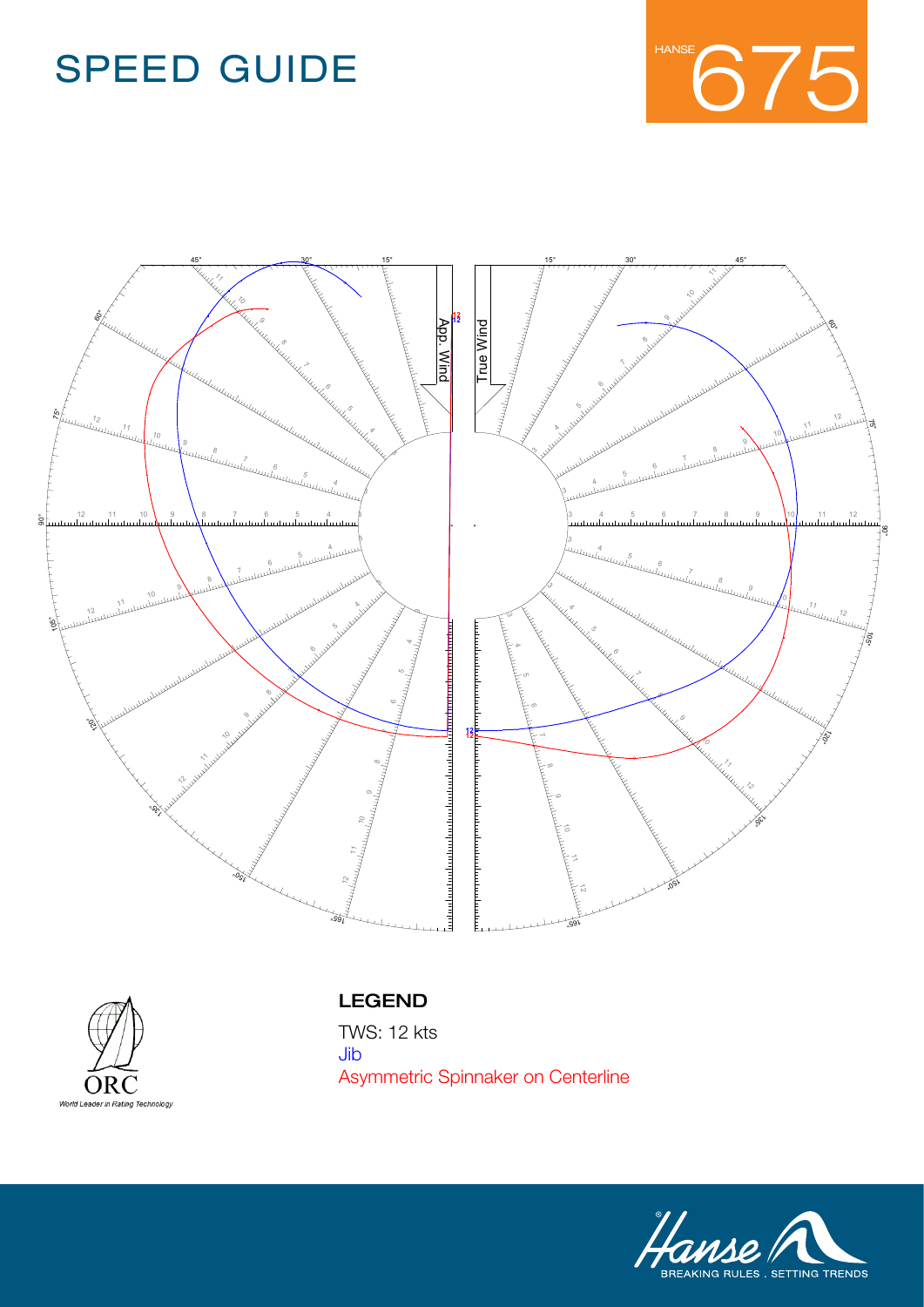





#### LEGEND

Name **Standartkeel-Reacher** Jib  $\overline{\mathbf{C}}$ **Asymmetric Spinnaker on Centerline** Asymmetric Spinnaker on CenterlineTWS: 14 kts

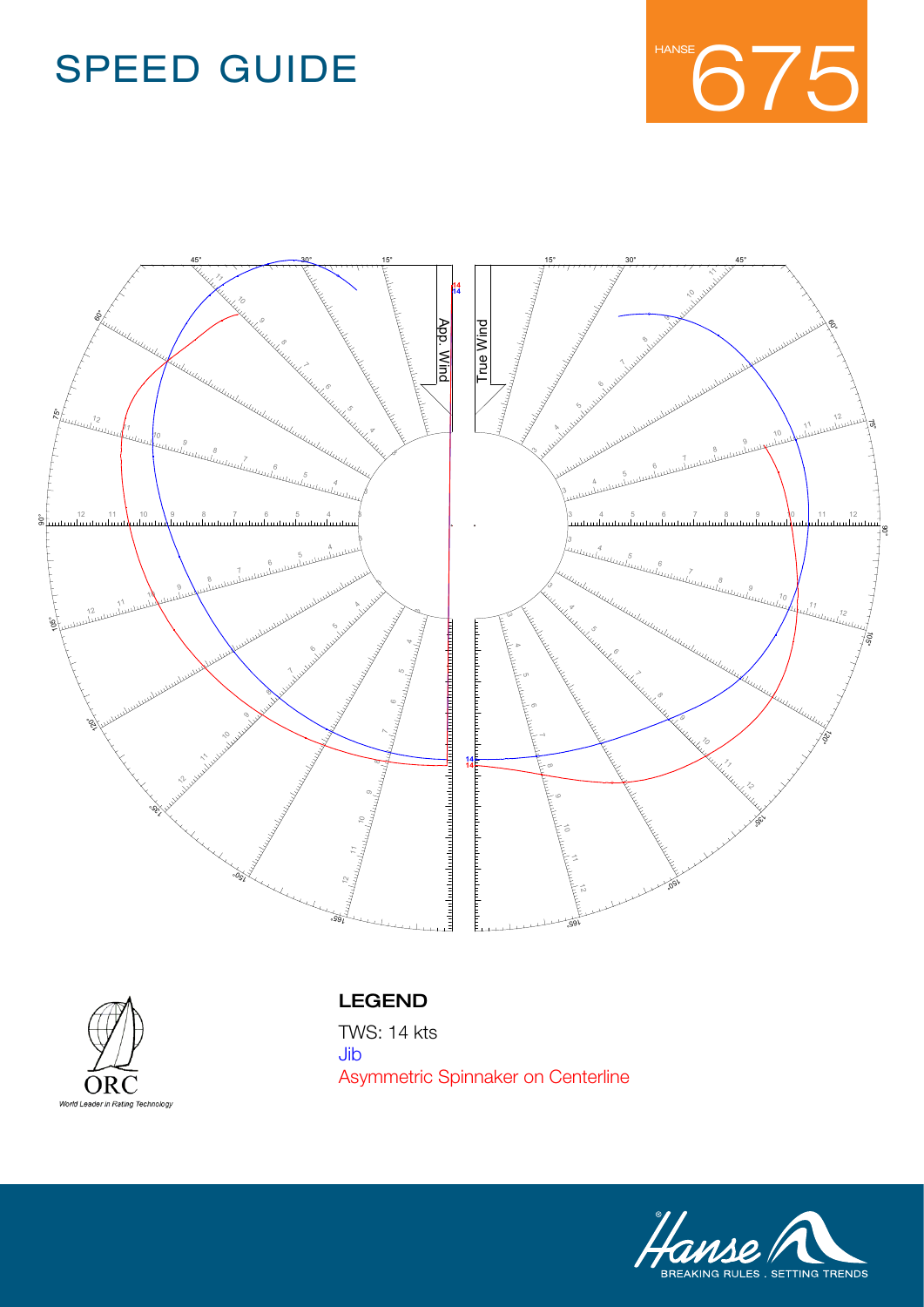





#### LEGEND

Name **Standartkeel-Reacher** Jib  $\overline{\mathbf{C}}$ **Asymmetric Spinnaker on Centerline** Asymmetric Spinnaker on CenterlineTWS: 16 kts

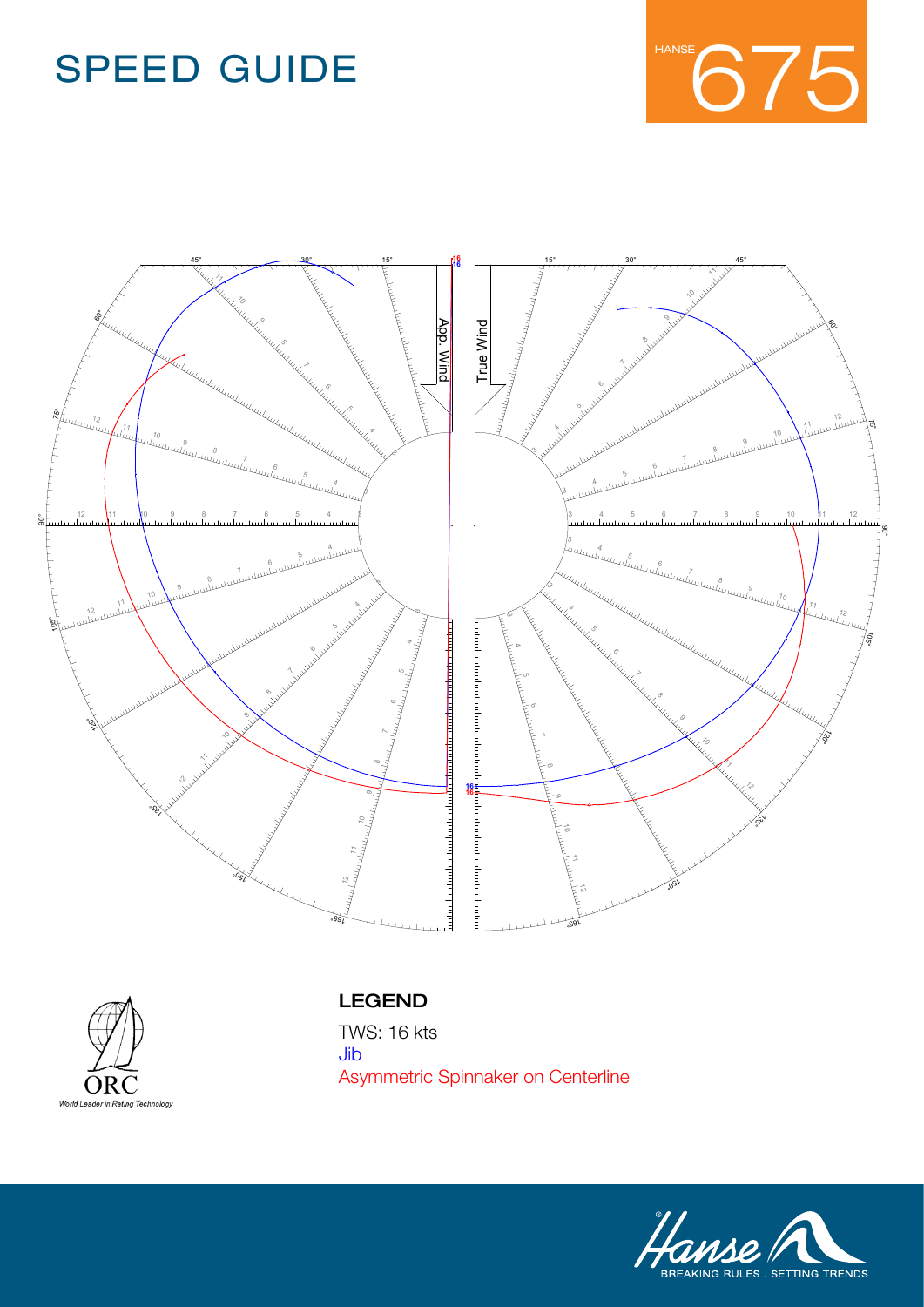





#### LEGEND

Asymmetric Spinnaker on Centerline TWS: 20 kts Jib

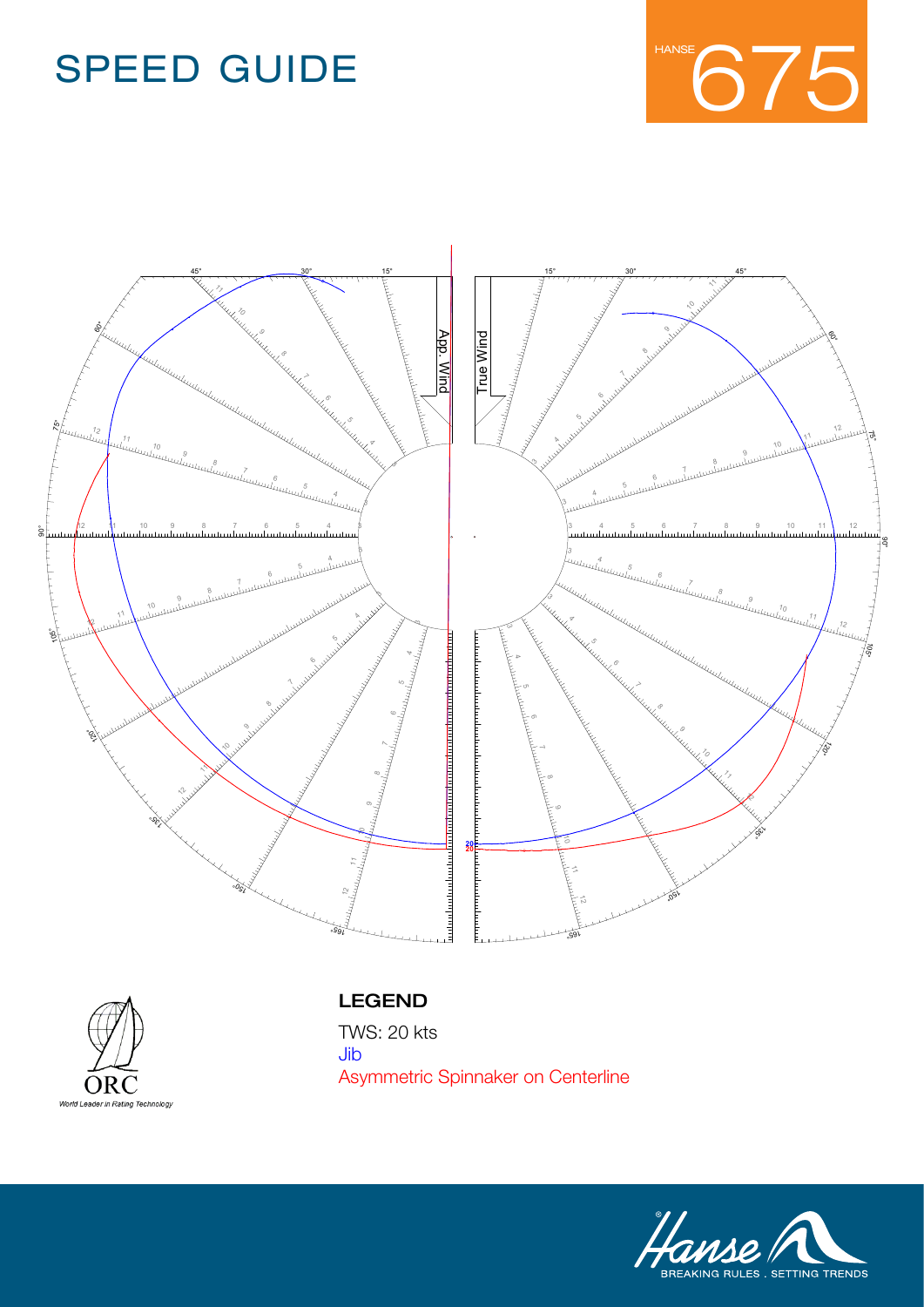|                                       |                                 |      |                                   |                      |                |             |             | $\overline{TWS} = 6$ Kts |            |       |                    |                       |                |             |             |
|---------------------------------------|---------------------------------|------|-----------------------------------|----------------------|----------------|-------------|-------------|--------------------------|------------|-------|--------------------|-----------------------|----------------|-------------|-------------|
|                                       |                                 |      |                                   |                      |                |             |             | TWA                      | <b>BTV</b> | VMG   | <b>AWS</b>         | AWA                   | Heel           | <b>Reef</b> | Flat        |
|                                       |                                 |      |                                   |                      |                |             |             | 44,3 $^{\circ}$ (b)      | 5,80       | 4,15  | 10,93              | $22,5^\circ$          | $7,7^\circ$    | 1,00        | 0,96        |
|                                       |                                 |      |                                   |                      |                |             |             | $52^{\circ}$             | 6,43       | 3,96  | 11,18              | $25,0^\circ$          | $8,3^\circ$    | 1,00        | 0,98        |
|                                       |                                 |      |                                   |                      |                |             |             | $60^\circ$               | 6,88       | 3,44  | 11,17              | $27,7^{\circ}$        | $8,5^{\circ}$  | 1,00        | 1,00        |
|                                       |                                 | ORC  |                                   |                      |                |             |             | $70^{\circ}$             | 7,21       | 2,46  | 10,84              | $31,3^\circ$          | $7,7^\circ$    | 1,00        | 1,00        |
|                                       |                                 |      | World Leader in Rating Technology |                      |                |             |             | $75^\circ$               | 7,28       | 1,88  | 10,56              | $33,3^\circ$          | $7,2^\circ$    | 1,00        | 1,00        |
|                                       | © Offshore Racing Congress 2015 |      |                                   |                      |                |             |             | $80^\circ$               | 7,30       | 1,27  | 10,22              | $35,3^\circ$          | $6,6^\circ$    | 1,00        | 1,00        |
| www.orc.org                           |                                 |      |                                   |                      |                |             |             | $90^{\circ}$             | 7,22       | 0,00  | 9,39               | $39,7^{\circ}$        | $11,8^{\circ}$ | 1,00        | 1,00        |
|                                       |                                 |      |                                   |                      |                |             |             | $110^\circ$              | 7,36       | 2,52  | 7,75               | $46,7^\circ$          | $9,1^{\circ}$  | 1,00        | 1,00        |
|                                       |                                 |      |                                   |                      |                |             |             | $120^\circ$              | 6,97       | 3,49  | 6,54               | $52,6^\circ$          | $6,9^\circ$    | 1,00        | 1,00        |
| <b>Polar Tables</b>                   |                                 |      |                                   |                      |                |             |             | $135^\circ$              | 6,25       | 4,42  | 4,69               | $64.7^\circ$          | $3,6^\circ$    | 1,00        | 1,00        |
| Boat Name: Standartkeel-Reacher       |                                 |      |                                   |                      |                |             |             | $150^\circ$              | 4,83       | 4,18  | 3,02               | $97,1^{\circ}$        | $1,6^\circ$    | 1,00        | 1,00        |
| Sail No:                              |                                 |      |                                   |                      |                |             |             | $165^\circ$              | 3,84       | 3,70  |                    | $2,50 141,6^{\circ}$  | $1,1^\circ$    | 1,00        | 1,00        |
|                                       | Sail: Best Performance          |      |                                   |                      |                |             |             | $180^\circ$              | 3,48       | 3,48  | 2,52               | $0,0^{\circ}$         | $1,0^\circ$    | 1,00        | 1,00        |
| Issued On: 05.06.2015 - VPP 2015 1.01 |                                 |      |                                   |                      |                |             |             | 136,1 $^{\circ}$ (r)     | 6,14       | 4,43  | 4,54               | $66,4^\circ$          | $3,4^\circ$    | 1,00        | 1,00        |
|                                       |                                 |      |                                   |                      |                |             |             |                          |            |       |                    |                       |                |             |             |
| $TWS = 8$ Kts                         |                                 |      |                                   |                      |                |             |             | $TWS = 10$ Kts           |            |       |                    |                       |                |             |             |
| <b>TWA</b>                            | BTV                             | VMG  | <b>AWS</b>                        | <b>AWA</b>           | Heel           | <b>Reef</b> | Flat        | <b>TWA</b>               | BTV        | VMG   | <b>AWS</b>         | <b>AWA</b>            | Heel           | <b>Reef</b> | Flat        |
| 42,6 $^{\circ}$ (b)                   | 7,04                            | 5,18 | 14.02                             | $22,7^{\circ}$       | $13,9^\circ$   | 1,00        | 0,96        | 41,6 $^{\circ}$ (b)      | 8,03       | 6,00  | 16,86              | $23,2^{\circ}$        | $22,1^{\circ}$ | 1,00        | 0,95        |
| $52^\circ$                            | 7,90                            | 4,86 | 14,29                             | $26,2^\circ$         | $15,0^\circ$   | 1,00        | 0,98        | $52^{\circ}$             | 9,03       | 5,56  | 17,11              | $27,4^\circ$          | $23,4^\circ$   | 1,00        | 0,97        |
| $60^\circ$                            | 8,37                            | 4,18 | 14,18                             | $29.3^\circ$         | $14.9^\circ$   | 1,00        | 1,00        | $60^\circ$               | 9,49       | 4,75  | 16,89              | $30,9^\circ$          | $23,1^{\circ}$ | 1,00        | 0,99        |
| $70^\circ$                            | 8,70                            | 2,97 | 13,68                             | $33,3^\circ$         | $13,4^{\circ}$ | 1,00        | 1,00        | $70^{\circ}$             | 9,78       | 3,34  | 16,20              | $35,5^\circ$          | $20,3^\circ$   | 1,00        | 1,00        |
| $75^\circ$                            | 8,77                            | 2,27 | 13,31                             | $35,5^\circ$         | $12,4^{\circ}$ | 1,00        | 1,00        | $75^\circ$               | 9,83       | 2,54  | 15,73              | $37,9^{\circ}$        | $18,5^\circ$   | 1,00        | 1,00        |
| $80^\circ$                            | 8,78                            | 1,52 | 12,87                             | $37.8^{\circ}$       | $11,2^{\circ}$ | 1,00        | 1,00        | $80^\circ$               | 9,84       | 1,71  | 15,20              | $40,4^\circ$          | $16,6^\circ$   | 1,00        | 1,00        |
| $90^{\circ}$                          | 8,95                            | 0,00 | 12,01                             | $41,8^{\circ}$       | $19,5^\circ$   | 1,00        | 0,99        | $90^\circ$               | 9,74       | 0,00  | 13,96              | $45,8^\circ$          | $12,8^{\circ}$ | 1,00        | 1,00        |
| $110^\circ$                           | 8,95                            | 3,06 | 9,75                              | $50.4^\circ$         | $13,9^\circ$   | 1,00        | 1,00        | $110^\circ$              | 10,04      | 3,43  | 11,49              | $54,8^{\circ}$        | $20,6^\circ$   | 1,00        | 1,00        |
| $120^\circ$                           | 8,62                            | 4,31 | 8,33                              | $56,3^\circ$         | $11,1^{\circ}$ | 1,00        | 1,00        | $120^\circ$              | 9,91       | 4,96  | 9,96               | $60,4^\circ$          | $14,7^{\circ}$ | 1,00        | 1,00        |
| $135^\circ$                           | 7,72                            | 5,46 | 6,02                              | $70,0^\circ$         | $5,3^\circ$    | 1,00        | 1,00        | $135^\circ$              | 8,95       | 6,33  | 7,32               | $75,1^{\circ}$        | $7,3^\circ$    | 1,00        | 1,00        |
| $150^\circ$                           | 6,24                            | 5,41 | 4,06                              | $99.7^\circ$         | $2,2^{\circ}$  | 1,00        | 1,00        | $150^\circ$              | 7,47       | 6,47  |                    | $5,14 103,4^{\circ}$  | $2,8^\circ$    | 1,00        | 1,00        |
| $165^\circ$                           | 5,08                            | 4,91 |                                   | $3,36 142,0^{\circ}$ | $1,3^\circ$    | 1,00        | 1,00        | $165^\circ$              | 6,23       | 6,02  |                    | 4,29 142,9°           | $1,5^\circ$    | 1,00        | 1,00        |
| $180^\circ$                           | 4,63                            | 4,63 | 3,37                              | $0.0^\circ$          | $1,0^\circ$    | 1,00        | 1,00        | $180^\circ$              | 5,72       | 5,72  | 4,28               | $0.0^\circ$           | $1,2^\circ$    | 1,00        | 1,00        |
| 142,1 $^{\circ}$ (r)                  | 7,01                            | 5,54 | 4,96                              | $81,9^\circ$         | $3,5^\circ$    | 1,00        | 1,00        | 144,7 $^{\circ}$ (r)     | 8,03       | 6,55  | 5,78               | $91,2^{\circ}$        | $4,0^\circ$    | 1,00        | 1,00        |
|                                       |                                 |      |                                   |                      |                |             |             |                          |            |       |                    |                       |                |             |             |
|                                       |                                 |      |                                   |                      |                |             |             |                          |            |       |                    |                       |                |             |             |
| $TWS = 12$ Kts                        |                                 |      |                                   |                      |                |             |             | $TWS = 14$ Kts           |            |       |                    |                       |                |             |             |
| <b>TWA</b>                            | BTV                             | VMG  | <b>AWS</b>                        | <b>AWA</b>           | Heel           | <b>Reef</b> | Flat        | <b>TWA</b>               | BTV        | VMG   | AWS                | <b>AWA</b>            | Heel           | <b>Reef</b> | Flat        |
| 40,2 $^{\circ}$ (b)                   | 8,50                            | 6,49 | 19,29                             | $23,7^{\circ}$       | $27,6^\circ$   | 1,00        | 0,86        | $39,5^{\circ}$ (b)       | 8,79       |       | 6,78 21,52         | $24,5^\circ$          | $29,3^\circ$   | 1,00        | 0,73        |
| $52^{\circ}$                          | 9,62                            | 5,92 | 19.46                             | $29.1^{\circ}$       | $29.9^\circ$   | 1,00        | 0,89        | $52^{\circ}$             | 9,89       |       | 6,09 21,55         | $30.8^\circ$          | $31.3^\circ$   | 1,00        | 0,77        |
| $60^\circ$                            | 10,03                           | 5,01 | 19,10                             | $33,0^\circ$         | $30,1^\circ$   | 1,00        | 0,94        | $60^\circ$               | 10,24      |       | 5,12 21,08         | $35,1^{\circ}$        | $32,0^\circ$   | 1,00        | 0,82        |
| $70^{\circ}$                          | 10,29                           |      | 3,52 18,28                        | $38,1^{\circ}$       | $27,6^{\circ}$ | 1,00        | 0,99        | $70^{\circ}$             | 10,53      |       | 3,60 20,20 40,6°   |                       | $32,5^{\circ}$ | 1,00        | 0,92        |
| $75^\circ$                            | 10,35                           | 2,68 | 17,76                             | $40,7^{\circ}$       | $25,3^\circ$   | 1,00        | 1,00        | $75^{\circ}$             | 10,64      | 2,75  | 19,66              | $43,5^\circ$          | $30,8^\circ$   | 1,00        | 0,96        |
| $80^\circ$                            | 10,37                           | 1,80 | 17,17                             | $43,5^\circ$         | $22,3^\circ$   | 1,00        | 1,00        | $80^\circ$               | 10,71      | 1,86  | 19,04              | $46,4^\circ$          | $29,3^\circ$   | 1,00        | 1,00        |
| $90^\circ$                            | 10,30                           | 0,00 | 15,82                             | $49,3^\circ$         | $16,6^\circ$   | 1,00        | 1,00        | $90^\circ$               | 10,69      | 0,00  | 17,61              | $52,6^\circ$          | $21,0^{\circ}$ | 1,00        | 1,00        |
| $110^\circ$                           | 10,52                           | 3,60 | 12,97                             | $60,4^\circ$         | $22,3^\circ$   | 0,97        | 0,94        | $110^\circ$              | 10,86      | 3,72  | 14,49              | $65,2^\circ$          | $22,6^\circ$   | 0,94        | 0,90        |
| $120^\circ$                           | 10,55                           | 5,28 | 11,35                             | $66,3^\circ$         | $17,2^{\circ}$ | 1,00        | 1,00        | $120^\circ$              | 11,01      | 5,50  | 12,77              | $71,7^{\circ}$        | $22,0^\circ$   | 1,00        | 1,00        |
| $135^\circ$                           | 9,89                            | 7,00 | 8,60                              | $80,6^{\circ}$       | $9,4^\circ$    | 1,00        | 1,00        | $135^\circ$              | 10,45      | 7,39  | 9,91               | $86,8^\circ$          | $11,2^{\circ}$ | 1,00        | 1,00        |
| $150^\circ$                           | 8,55                            | 7,40 |                                   | 6,28 107,1°          | $3,7^\circ$    | 1,00        | 1,00        | $150^\circ$              | 9,50       | 8,23  |                    | 7,47 110,5°           | $4,6^\circ$    | 1,00        | 1,00        |
| 165°                                  | 7,29                            | 7,05 |                                   | 5,30 144,1°          | $1,8^\circ$    | 1,00        | 1,00        | 165°                     | 8,26       | 7,98  |                    | 6,39 145,5°           | $2,2^{\circ}$  | 1,00        | 1,00        |
| $180^\circ$                           | 6,74                            | 6,74 | 5,26                              | $0,0^{\circ}$        | $1,3^\circ$    | 1,00        | 1,00        | $180^\circ$              | 7,69       | 7,69  | 6,31               | $0,0^{\circ}$         | $1,5^\circ$    | 1,00        | 1,00        |
| 145,5 $^{\circ}$ (r)                  | 9,04                            | 7,45 | 6,85                              | $97,1^{\circ}$       | $4,8^\circ$    | 1,00        | 1,00        | 151,9°(r)                | 9,34       | 8,24  |                    | 7,26 114,4°           | $4,2^\circ$    | 1,00        | 1,00        |
| $TWS = 16$ Kts                        |                                 |      |                                   |                      |                |             |             | $TWS = 20$ Kts           |            |       |                    |                       |                |             |             |
| <b>TWA</b>                            | <b>BTV</b>                      | VMG  | <b>AWS</b>                        | <b>AWA</b>           | Heel           | Reef        | <b>Flat</b> | <b>TWA</b>               | <b>BTV</b> | VMG   | <b>AWS</b>         | <b>AWA</b>            | Heel           | <b>Reef</b> | <b>Flat</b> |
| $39,0^{\circ}$ (b)                    | 8,97                            | 6,97 | 23,66                             | $25,2^{\circ}$       | $29,8^\circ$   | 1,00        | 0,62        | $38,6^{\circ}$ (b)       | 9,17       | 7,16  | 27,76              | $26,7^\circ$          | $30,1^{\circ}$ | 0,64        | 0,58        |
| $52^{\circ}$                          | 10,04                           | 6,18 | 23,55                             | $32,4^\circ$         | $32,0^\circ$   | 1,00        | 0,67        | $52^{\circ}$             | 10,21      | 6,29  | 27,49              | $35,0^\circ$          | $31,7^{\circ}$ | 0,76        | 0,58        |
| $60^\circ$                            | 10,36                           | 5,18 | 23,01                             | $37,0^{\circ}$       | $32,9^{\circ}$ | 1,00        | 0,72        | $60^\circ$               | 10,50      | 5,25  | 26,84              | $40,2^{\circ}$        | $32,3^\circ$   | 0,90        | 0,58        |
| $70^{\circ}$                          | 10,67                           | 3,65 | 22,06                             | $43,0^\circ$         | $33,4^\circ$   | 1,00        | 0,82        | $70^{\circ}$             | 10,81      | 3,70  | 25,78              | $46,8^\circ$          | $34,4^{\circ}$ | 1,00        | 0,64        |
| $75^\circ$                            | 10,80                           | 2,80 | 21,50                             | $46,0^\circ$         | $33,4^\circ$   | 1,00        | 0,87        | $75^\circ$               | 10,98      | 2,84  | 25,18              | $50,1^{\circ}$        | $35,0^\circ$   | 1,00        | 0,70        |
| $80^\circ$                            | 10,93                           | 1,90 | 20,89                             | $49,0^\circ$         | $33,1^{\circ}$ | 1,00        | 0,94        | $80^\circ$               | 11,16      | 1,94  | 24,54              | $53,4^\circ$          | $35,4^{\circ}$ | 1,00        | 0,76        |
| $90^\circ$                            | 11,03                           | 0,00 | 19,43                             | $55,4^\circ$         | $26,4^{\circ}$ | 1,00        | 1,00        | $90^\circ$               | 11,53      | 0,00  | 23,09              | $60,0^\circ$          | $35,1^{\circ}$ | 1,00        | 0,93        |
| $110^\circ$                           | 11,10                           | 3,80 | 16,05                             | $69,5^{\circ}$       | $22,5^\circ$   | 0,90        | 0,87        | $110^\circ$              | 11,33      | 3,88  | 19,32              | $76,6^\circ$          | $17,6^\circ$   | 1,00        | 1,00        |
| 120°                                  | 11,28                           | 5,64 | 14,24                             | $76,7^\circ$         | $22,3^\circ$   | 0,97        | 0,95        | $120^\circ$              | 11,79      | 5,89  | 17,41              | $84,1^{\circ}$        | $22,5^\circ$   | 0,87        | 0,93        |
| $135^\circ$                           | 10,92                           | 7,72 | 11,32                             | $92,0^{\circ}$       | $12,9^\circ$   | 1,00        | 1,00        | $135^\circ$              | 12,07      | 8,53  | 14,29              | $98,3^\circ$          | $18,1^{\circ}$ | 1,00        | 1,00        |
| $150^\circ$                           | 10,15                           | 8,79 |                                   | 8,82 114,9°          | $5,8^\circ$    | 1,00        | 1,00        | $150^\circ$              | 11,06      | 9,58  |                    | 11,80 122,0°          | $8,8^\circ$    | 1,00        | 1,00        |
| 165°                                  | 9,15                            | 8,84 |                                   | 7,54 146,7°          | $2,7^{\circ}$  | 1,00        | 1,00        | $165^\circ$              | 10,37      | 10,01 |                    | $10,34 150,0^{\circ}$ | $4,0^\circ$    | 1,00        | 1,00        |
| $180^\circ$                           | 8,56                            | 8,56 | 7,44                              | $0,0^{\circ}$        | $1,7^\circ$    | 1,00        | 1,00        | $180^\circ$              | 10,00      | 10,00 | 10,00              | $0,0^{\circ}$         | $2,4^{\circ}$  | 1,00        | 1,00        |
| 157,7 $^{\circ}$ (r)                  | 9,68                            | 8,95 |                                   | 7,95 130,1°          | $3,8^\circ$    | 1,00        | 1,00        | 171,0 $^{\circ}$ (r)     | 10, 17     |       | 10,05 10,08 161,9° |                       | $3,1^\circ$    | 1,00        | 1,00        |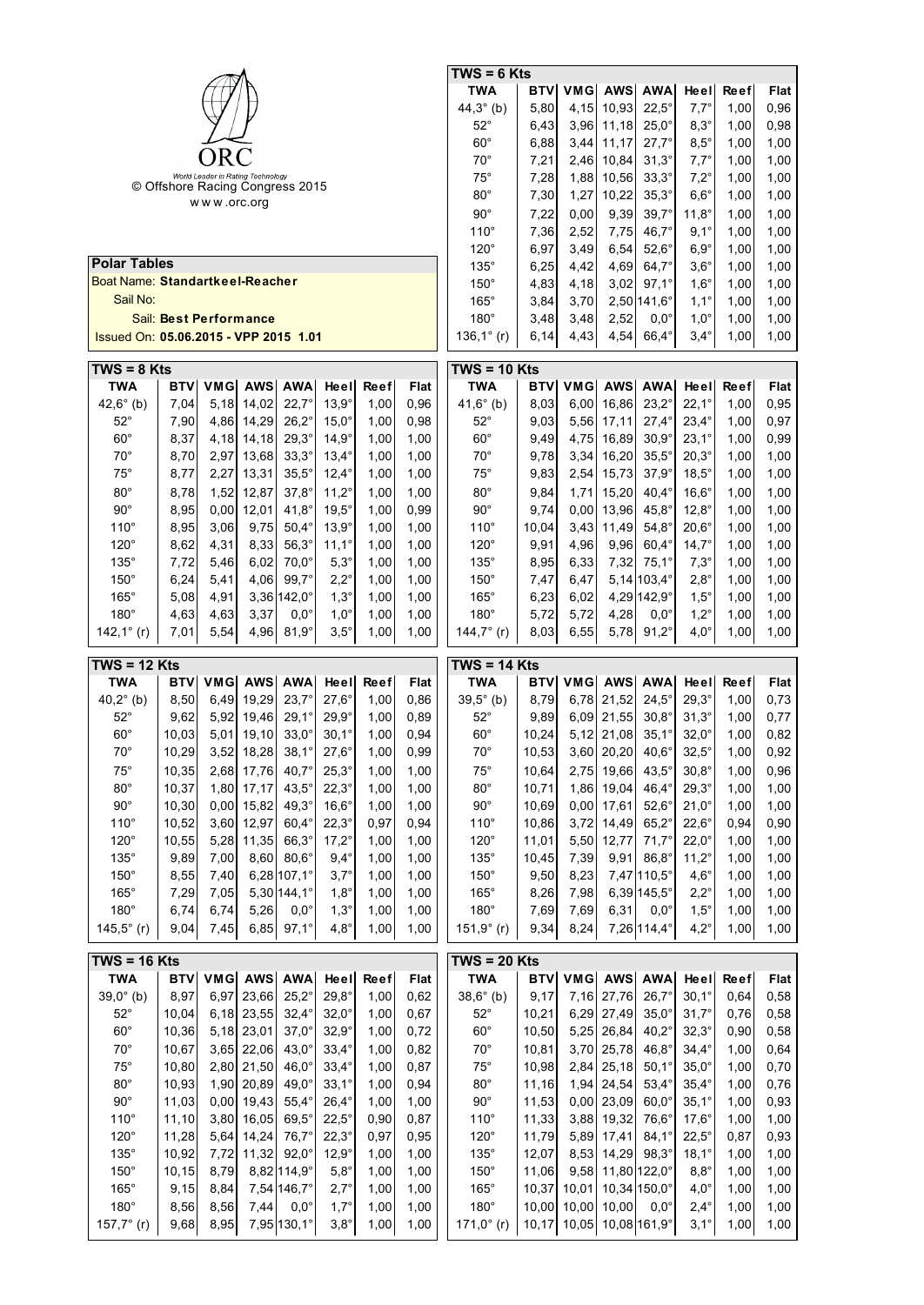|                                                |            |      |                                   |                      |                |             |             | TWS = 6 Kts          |            |            |              |                      |                |              |             |
|------------------------------------------------|------------|------|-----------------------------------|----------------------|----------------|-------------|-------------|----------------------|------------|------------|--------------|----------------------|----------------|--------------|-------------|
|                                                |            |      |                                   |                      |                |             |             | TWA                  | BTV        | <b>VMG</b> | <b>AWS</b>   | <b>AWA</b>           | Heel           | <b>Reef</b>  | Flat        |
|                                                |            |      |                                   |                      |                |             |             | $44,3^{\circ}$ (b)   | 5,80       | 4,15       | 11,07        | $22.7^{\circ}$       | $7,7^\circ$    | 1,00         | 0,96        |
|                                                |            |      |                                   |                      |                |             |             | $52^\circ$           | 6,43       | 3,96       | 11,30        | $25,2^{\circ}$       | $8,3^\circ$    | 1,00         | 0,98        |
|                                                |            |      |                                   |                      |                |             |             | $60^{\circ}$         | 6,88       | 3,44       | 11,28        | $27,9^\circ$         | $8,5^{\circ}$  | 1,00         | 1,00        |
|                                                |            | ORC  |                                   |                      |                |             |             | $70^{\circ}$         | 7,21       | 2,46       | 10,94        | $31,6^\circ$         | $7,7^\circ$    | 1,00         | 1,00        |
|                                                |            |      | World Leader in Rating Technology |                      |                |             |             | $75^{\circ}$         | 7,28       | 1,88       | 10,66        | $33,7^{\circ}$       | $7,2^\circ$    | 1,00         | 1,00        |
| © Offshore Racing Congress 2015<br>www.orc.org |            |      |                                   |                      |                |             |             | $80^\circ$           | 7,30       | 1,27       | 10,32        | $35,8^\circ$         | $6,6^\circ$    | 1,00         | 1,00        |
|                                                |            |      |                                   |                      |                |             |             | $90^{\circ}$         | 7,20       | 0,00       | 9,46         | $40,5^\circ$         | $5,2^\circ$    | 1,00         | 1,00        |
|                                                |            |      |                                   |                      |                |             |             | $110^\circ$          | 6,59       | 2,26       | 7,33         | $52,3^\circ$         | $2.8^\circ$    | 1,00         | 1,00        |
|                                                |            |      |                                   |                      |                |             |             | 120°                 | 5,77       | 2,89       | 5,98         | $63,3^\circ$         | $1,6^\circ$    | 1,00         | 1,00        |
| <b>Polar Tables</b>                            |            |      |                                   |                      |                |             |             | $135^\circ$          | 4,42       | 3,13       | 4,36         | $89.2^\circ$         | $0,7^\circ$    | 1,00         | 1,00        |
| Boat Name: Standartkeel-Reacher                |            |      |                                   |                      |                |             |             | $150^\circ$          | 3,75       | 3,25       |              | $3,47$ 117,3°        | $0,4^{\circ}$  | 1,00         | 1,00        |
| Sail No:                                       |            |      |                                   |                      |                |             |             | $165^\circ$          | 3,48       | 3,36       |              | 2,96 147,3°          | $0,2^{\circ}$  | 1,00         | 1,00        |
| Sail: Jib                                      |            |      |                                   |                      |                |             |             | $180^\circ$          | 3,38       | 3,38       |              | $2,79 180,0^{\circ}$ | $0,0^{\circ}$  | 1,00         | 1,00        |
| Issued On: 05.06.2015 - VPP 2015 1.01          |            |      |                                   |                      |                |             |             | 176,4 $^{\circ}$ (r) | 3,39       | 3,38       |              | 2,80 172,0°          | $0,1^\circ$    | 1,00         | 1,00        |
|                                                |            |      |                                   |                      |                |             |             |                      |            |            |              |                      |                |              |             |
| $TWS = 8$ Kts                                  |            |      |                                   |                      |                |             |             | $TWS = 10$ Kts       |            |            |              |                      |                |              |             |
| <b>TWA</b>                                     | <b>BTV</b> | VMG  | <b>AWS</b>                        | <b>AWA</b>           | Heel           | <b>Reef</b> | Flat        | TWA                  | BTV        | VMG        | <b>AWS</b>   | <b>AWA</b>           | Heel           | Reef         | Flat        |
| $42,6^{\circ}$ (b)                             | 7,04       | 5,18 | 14,14                             | $22,4^\circ$         | $13,9^\circ$   | 1,00        | 0,96        | 41,6 $^{\circ}$ (b)  | 8,03       | 6,00       | 16,84        | $21.8^\circ$         | $22.1^{\circ}$ | 1,00         | 0,95        |
| $52^{\circ}$                                   | 7,90       | 4,86 | 14,36                             | $25.7^{\circ}$       | $15.0^\circ$   | 1,00        | 0,98        | $52^\circ$           | 9,03       | 5,56       | 16,97        | $25.7^{\circ}$       | $23.4^\circ$   | 1,00         | 0,97        |
| $60^\circ$                                     | 8,37       | 4,18 | 14,22                             | $28,8^\circ$         | $14.9^\circ$   | 1,00        | 1,00        | $60^\circ$           | 9,49       | 4,75       | 16,68        | $29,1^{\circ}$       | $23,1^{\circ}$ | 1,00         | 0,99        |
| $70^{\circ}$                                   | 8,70       | 2,97 | 13,73                             | $33,1^{\circ}$       | $13,4^\circ$   | 1,00        | 1,00        | $70^{\circ}$         | 9,78       | 3,34       | 16,02        | $34,1^{\circ}$       | $20,3^\circ$   | 1,00         | 1,00        |
| $75^\circ$                                     | 8,77       | 2,27 | 13,36                             | $35,4^\circ$         | $12,4^{\circ}$ | 1,00        | 1,00        | $75^\circ$           | 9,83       | 2,54       | 15,59        | $36,9^\circ$         | $18,5^\circ$   | 1,00         | 1,00        |
| $80^\circ$                                     | 8,78       | 1,52 | 12,92                             | $37,8^{\circ}$       | $11,2^{\circ}$ | 1,00        | 1,00        | $80^\circ$           | 9,84       | 1,71       | 15,10        | $39,7^{\circ}$       | $16,6^\circ$   | 1,00         | 1,00        |
| $90^\circ$                                     | 8,65       | 0,00 | 11,86                             | $43,2^{\circ}$       | $8,7^\circ$    | 1,00        | 1,00        | $90^\circ$           | 9,74       | 0,00       | 13,96        | $45,8^\circ$         | $12,8^\circ$   | 1,00         | 1,00        |
| $110^\circ$                                    | 7,92       | 2,71 | 9,25                              | $56,5^\circ$         | $4,2^\circ$    | 1,00        | 1,00        | $110^\circ$          | 9,01       | 3,08       | 11,07        | $60,3^\circ$         | $5,8^\circ$    | 1,00         | 1,00        |
| $120^\circ$                                    | 7,10       | 3,55 | 7,72                              | $67,3^\circ$         | $2,5^{\circ}$  | 1,00        | 1,00        | $120^\circ$          | 8,18       | 4,09       | 9,39         | $71,1^{\circ}$       | $3,5^{\circ}$  | 1,00         | 1,00        |
| $135^\circ$                                    | 5,75       | 4,07 | 5,82                              | $90.7^\circ$         | $1,2^\circ$    | 1,00        | 1,00        | $135^\circ$          | 6,89       | 4,87       | 7,28         | $93.0^\circ$         | $1,8^\circ$    | 1,00         | 1,00        |
| $150^\circ$                                    | 4,97       | 4,31 |                                   | 4,64 117,6°          | $0,7^\circ$    | 1,00        | 1,00        | $150^\circ$          | 6, 10      | 5,29       |              | 5,86 118,6°          | $1,1^\circ$    | 1,00         | 1,00        |
| $165^\circ$                                    | 4,62       | 4,46 |                                   | 3,95 147,4°          | $0,4^{\circ}$  | 1,00        | 1,00        | $165^\circ$          | 5,71       | 5,52       |              | 4,99 147,8°          | $0,6^\circ$    | 1,00         | 1,00        |
| $180^\circ$                                    | 4,50       | 4,50 |                                   | $3,73 180,0^{\circ}$ | $0,1^\circ$    | 1,00        | 1,00        | $180^\circ$          | 5,57       | 5,57       |              | 4,72 180,0°          | $0,1^\circ$    | 1,00         | 1,00        |
| $177,1^{\circ}$ (r)                            | 4,50       | 4,50 |                                   | 3,74 173,7°          | $0,1^\circ$    | 1,00        | 1,00        | $178,3^{\circ}$ (r)  | 5,57       | 5,57       |              | 4,72 176,2°          | $0,2^\circ$    | 1,00         | 1,00        |
|                                                |            |      |                                   |                      |                |             |             |                      |            |            |              |                      |                |              |             |
|                                                |            |      |                                   |                      |                |             |             |                      |            |            |              |                      |                |              |             |
| $TWS = 12$ Kts                                 |            |      |                                   |                      |                |             |             | $TWS = 14$ Kts       |            |            |              |                      |                |              |             |
| <b>TWA</b>                                     | <b>BTV</b> | VMG  | <b>AWS</b>                        | <b>AWA</b>           | Heel           | Reef        | Flat        | <b>TWA</b>           | BTV        | <b>VMG</b> | AWS          | <b>AWA</b>           | Heel           | Reef         | Flat        |
| $40,2^{\circ}$ (b)                             | 8,50       | 6,49 | 19,08                             | $21.4^{\circ}$       | $27,6^\circ$   | 1,00        | 0,86        | $39,5^{\circ}$ (b)   | 8,79       | 6,78       | 21,19        | $21,7^{\circ}$       | $29,3^\circ$   | 1,00         | 0,73        |
| $52^\circ$                                     | 9,62       | 5,92 | 18,97                             | $25,8^\circ$         | $29,9^\circ$   | 1,00        | 0,89        | $52^\circ$           | 9,89       | 6,09       | 20,85        | $27,1^{\circ}$       | $31,3^\circ$   | 1,00         | 0,77        |
| $60^\circ$                                     | 10,03      | 5,01 | 18,46                             | $29.4^\circ$         | $30,1^\circ$   | 1,00        | 0,94        | $60^\circ$           | 10,24      |            | $5,12$ 20,14 | $30,9^\circ$         | $32,0^\circ$   | 1,00         | 0,82        |
| $70^{\circ}$                                   | 10,29      |      | $3,52$ 17,63                      | $35,0^\circ$         | $27,6^\circ$   | 1,00        | 0,99        | $70^{\circ}$         | 10,53      |            | 3,60 18,97   | $36,0^\circ$         | $32,5^\circ$   | 1,00         | 0,92        |
| $75^\circ$                                     | 10,35      | 2,68 | 17,18                             | $38,2^{\circ}$       | $25,3^\circ$   | 1,00        | 1,00        | $75^\circ$           | 10,64      | 2,75       | 18,47        | $39,3^\circ$         | $30,8^\circ$   | 1,00         | 0,96        |
| $80^\circ$                                     | 10,37      | 1,80 | 16,73                             | $41,7^{\circ}$       | $22,3^\circ$   | 1,00        | 1,00        | $80^\circ$           | 10,71      | 1,86       | 17,90        | $42,7^{\circ}$       | $29,3^\circ$   | 1,00         | 1,00        |
| $90^\circ$                                     | 10,30      | 0,00 | 15,63                             | $48,8^\circ$         | $16,6^\circ$   | 1,00        | 1,00        | $90^\circ$           | 10,69      | 0,00       | 17,07        | $51,3^\circ$         | $21,0^\circ$   | 1,00         | 1,00        |
| $110^\circ$                                    | 9,79       | 3,35 | 12,76                             | $64,1^{\circ}$       | $7,7^\circ$    | 1,00        | 1,00        | $110^\circ$          | 10,26      | 3,51       | 14,35        | $68,1^\circ$         | $9,6^\circ$    | 1,00         | 1,00        |
| $120^\circ$                                    | 9,12       | 4,56 | 11,05                             | $74,5^\circ$         | $4,6^{\circ}$  | 1,00        | 1,00        | $120^\circ$          | 9,82       | 4,91       | 12,67        | $78,1^{\circ}$       | $6,1^\circ$    | 1,00         | 1,00        |
| $135^\circ$                                    | 7,88       | 5,57 | 8,76                              | $95,5^\circ$         | $2,5^{\circ}$  | 1,00        | 1,00        | $135^\circ$          | 8,78       | 6,21       | 10,26        | $97,9^\circ$         | $3,4^{\circ}$  | 1,00         | 1,00        |
| $150^\circ$                                    | 7,13       | 6,17 |                                   | 7,12 120,0°          | $1,6^\circ$    | 1,00        | 1,00        | $150^\circ$          | 8,06       | 6,98       |              | 8,44 121,5°          | $2,2^{\circ}$  | 1,00<br>1,00 | 1,00        |
| $165^\circ$                                    | 6,72       | 6,49 |                                   | $6,10 148,4^{\circ}$ | $0,9^\circ$    | 1,00        | 1,00        | 165°                 | 7,65       | 7,39       |              | 7,28 149,2°          | $1,3^\circ$    |              | 1,00        |
| $180^\circ$                                    | 6,57       | 6,57 |                                   | 5,77 180,0°          | $0,2^{\circ}$  | 1,00        | 1,00        | $180^\circ$          | 7,50       | 7,50       |              | 6,90 180,0°          | $0,3^\circ$    | 1,00         | 1,00        |
| 179,2° (r)                                     | 6,57       | 6,57 |                                   | 5,77 178,4°          | $0,2^{\circ}$  | 1,00        | 1,00        | $179,5^{\circ}$ (r)  | 7,50       | 7,50       |              | 6,90 179,1°          | $0,3^\circ$    | 1,00         | 1,00        |
| $TWS = 16$ Kts                                 |            |      |                                   |                      |                |             |             | $TWS = 20$ Kts       |            |            |              |                      |                |              |             |
| <b>TWA</b>                                     | <b>BTV</b> | VMG  | <b>AWS</b>                        | <b>AWA</b>           | Heel           | <b>Reef</b> | <b>Flat</b> | <b>TWA</b>           | <b>BTV</b> | VMG        | <b>AWS</b>   | <b>AWA</b>           | Heel           | Reef         | <b>Flat</b> |
| $39,0^{\circ}$ (b)                             | 8,97       | 6,97 | 23,25                             | $22,3^\circ$         | $29,8^\circ$   | 1,00        | 0,62        | $38,6^{\circ}$ (b)   | 9,17       | 7,16       | 26,33        | $23,2^{\circ}$       | $30,1^\circ$   | 0,64         | 0,58        |
| $52^{\circ}$                                   | 10,04      | 6,18 | 22,66                             | $28,3^\circ$         | $32,0^\circ$   | 1,00        | 0,67        | $52^{\circ}$         | 10,21      | 6,29       | 25,79        | $30,5^\circ$         | $31,7^\circ$   | 0,76         | 0,58        |
| $60^\circ$                                     | 10,36      | 5,18 | 21,80                             | $32,4^{\circ}$       | $32,9^\circ$   | 1,00        | 0,72        | $60^\circ$           | 10,50      | 5,25       | 25,08        | $35,4^{\circ}$       | $32,3^{\circ}$ | 0,90         | 0,58        |
| $70^{\circ}$                                   | 10,67      | 3,65 | 20,49                             | $37,9^{\circ}$       | $33,4^\circ$   | 1,00        | 0,82        | $70^{\circ}$         | 10,81      | 3,70       | 23,53        | $41,3^{\circ}$       | $34,4^\circ$   | 1,00         | 0,64        |
| $75^\circ$                                     | 10,80      | 2,80 | 19,79                             | $40,9^\circ$         | $33,4^{\circ}$ | 1,00        | 0,87        | $75^\circ$           | 10,98      | 2,84       | 22,63        | $44,4^{\circ}$       | $35,0^\circ$   | 1,00         | 0,70        |
| $80^\circ$                                     | 10,93      | 1,90 | 19,08                             | $44,0^\circ$         | $33,1^\circ$   | 1,00        | 0,94        | $80^\circ$           | 11,16      | 1,94       | 21,74        | $47,7^{\circ}$       | $35,4^\circ$   | 1,00         | 0,76        |
| $90^\circ$                                     | 11,03      | 0,00 | 18,23                             | $52,8^\circ$         | $26,4^{\circ}$ | 1,00        | 1,00        | $90^\circ$           | 11,53      | 0,00       | 20,03        | $54,8^\circ$         | $35,1^\circ$   | 1,00         | 0,93        |
| $110^\circ$                                    | 10,61      | 3,63 | 15,90                             | $71,7^{\circ}$       | $11,8^\circ$   | 1,00        | 1,00        | $110^\circ$          | 11,33      | 3,88       | 18,81        | $76,6^\circ$         | $17,6^\circ$   | 1,00         | 1,00        |
| $120^\circ$                                    | 10,26      | 5,13 | 14,25                             | $81,8^\circ$         | $7,7^\circ$    | 1,00        | 1,00        | $120^\circ$          | 10,95      | 5,47       | 17,38        | $87,7^{\circ}$       | $12,1^\circ$   | 1,00         | 1,00        |
| $135^\circ$                                    | 9,56       | 6,76 |                                   | 11,78 100,1°         | $4,4^{\circ}$  | 1,00        | 1,00        | $135^\circ$          | 10,49      | 7,42       |              | 14,95 105,7°         | $7,7^\circ$    | 1,00         | 1,00        |
| $150^\circ$                                    | 8,92       | 7,73 |                                   | $9,79 123,0^{\circ}$ | $3,0^\circ$    | 1,00        | 1,00        | $150^\circ$          | 10,19      | 8,82       |              | 12,77 126,6°         | $4,9^\circ$    | 1,00         | 1,00        |
| $165^\circ$                                    | 8,52       | 8,23 |                                   | 8,52 150,0°          | $1,7^\circ$    | 1,00        | 1,00        | 165°                 | 9,95       | 9,61       |              | 11,25 151,8°         | $2,8^\circ$    | 1,00         | 1,00        |
| 180°                                           | 8,36       | 8,36 |                                   | $8,10 180,0^{\circ}$ | $0,4^{\circ}$  | 1,00        | 1,00        | $180^\circ$          | 9,84       | 9,84       |              | 10,73 180,0°         | $0,6^\circ$    | 1,00         | 1,00        |
| 179,7° (r)                                     | 8,36       | 8,36 |                                   | 8,10 179,4°          | $0,4^{\circ}$  | 1,00        | 1,00        | 179,9° (r)           | 9,84       | 9,84       |              | 10,73 179,8°         | $0,7^\circ$    | 1,00         | 1,00        |